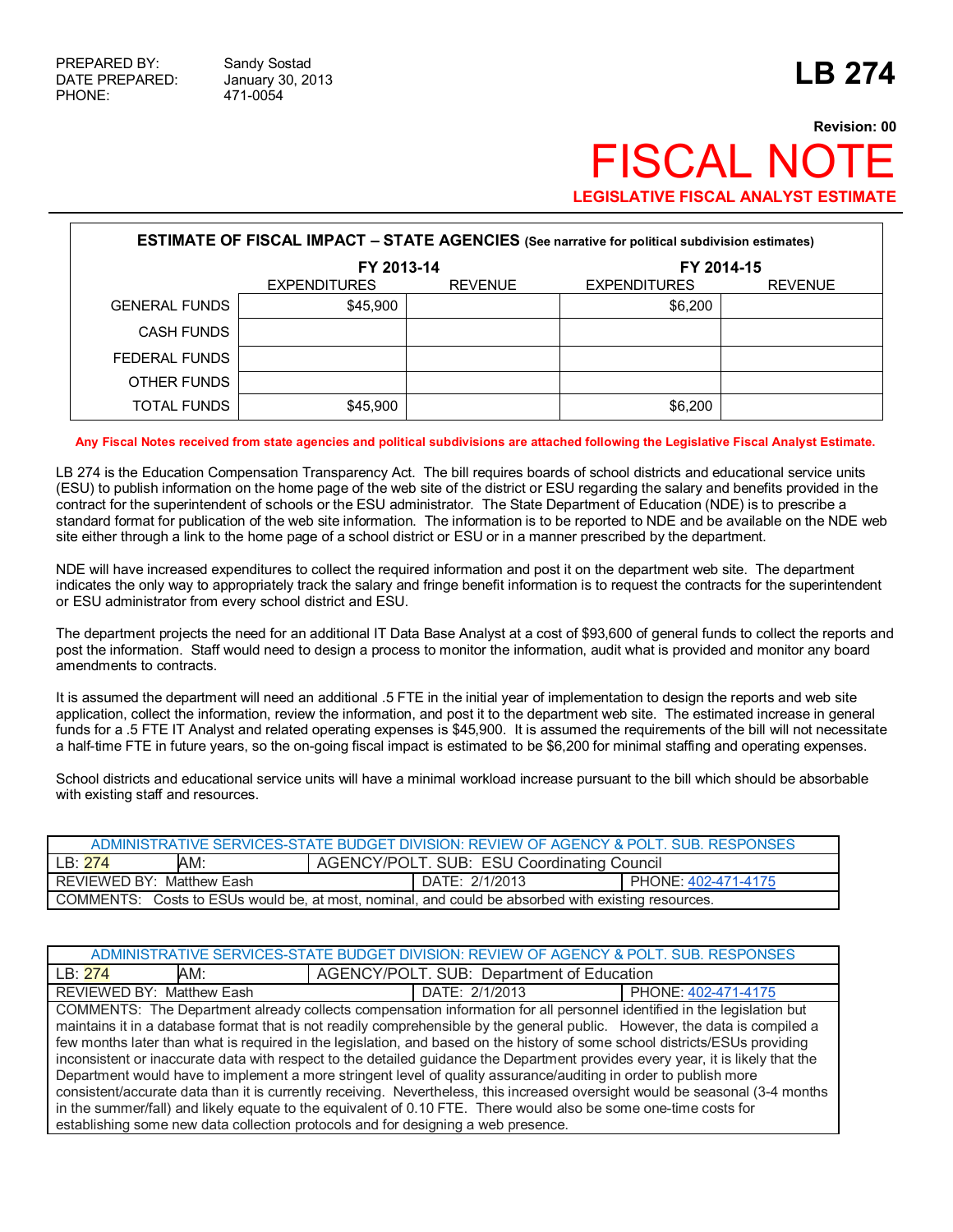**Please complete ALL (5) blanks in the first three lines. 2013**

| $\mathsf{LB}^{(1)}$  | 274 FISCAL NOTE                                                                                                                                                                                                                                                                                  |                                 |                     |              |                |
|----------------------|--------------------------------------------------------------------------------------------------------------------------------------------------------------------------------------------------------------------------------------------------------------------------------------------------|---------------------------------|---------------------|--------------|----------------|
|                      | State Agency OR Political Subdivision Name: (2)                                                                                                                                                                                                                                                  | <b>ESU Coordinating Council</b> |                     |              |                |
|                      | Prepared by: (3) Matthew L. Blomstedt Date Prepared: (4) 1/31/13                                                                                                                                                                                                                                 |                                 |                     | Phone: $(5)$ | 402-499-6756   |
|                      | <b>ESTIMATE PROVIDED BY STATE AGENCY OR POLITICAL SUBDIVISION</b>                                                                                                                                                                                                                                |                                 |                     |              |                |
|                      | <b>EXPENDITURES</b>                                                                                                                                                                                                                                                                              | FY 2013-14<br><b>REVENUE</b>    | <b>EXPENDITURES</b> | FY 2014-15   | <b>REVENUE</b> |
| <b>GENERAL FUNDS</b> | 0                                                                                                                                                                                                                                                                                                |                                 | 0                   |              |                |
| <b>CASH FUNDS</b>    |                                                                                                                                                                                                                                                                                                  |                                 |                     |              |                |
| <b>FEDERAL FUNDS</b> |                                                                                                                                                                                                                                                                                                  |                                 |                     |              |                |
| <b>OTHER FUNDS</b>   |                                                                                                                                                                                                                                                                                                  |                                 |                     |              |                |
| <b>TOTAL FUNDS</b>   |                                                                                                                                                                                                                                                                                                  |                                 |                     |              |                |
|                      | $\mathbf{r}$ and $\mathbf{r}$ and $\mathbf{r}$ and $\mathbf{r}$ and $\mathbf{r}$ and $\mathbf{r}$ and $\mathbf{r}$ and $\mathbf{r}$ and $\mathbf{r}$ and $\mathbf{r}$ and $\mathbf{r}$ and $\mathbf{r}$ and $\mathbf{r}$ and $\mathbf{r}$ and $\mathbf{r}$ and $\mathbf{r}$ and $\mathbf{r}$ and |                                 |                     |              |                |

**Return by date specified or 72 hours prior to public hearing, whichever is earlier. Explanation of Estimate:** 

ESU cost of posting information required by LB 274 would be minimal as long as it was required to be posted only on a local website. Any requirement to post in a print publication (i.e. newspaper) would likely have a cost.

|                           |           | <b>MAJOR OBJECTS OF EXPENDITURE</b>     |                                    |                                    |
|---------------------------|-----------|-----------------------------------------|------------------------------------|------------------------------------|
| <b>Personal Services:</b> |           |                                         |                                    |                                    |
| <b>POSITION TITLE</b>     | $13 - 14$ | <b>NUMBER OF POSITIONS</b><br>$14 - 15$ | $2013 - 14$<br><b>EXPENDITURES</b> | $2014 - 15$<br><b>EXPENDITURES</b> |
|                           |           |                                         |                                    |                                    |
|                           |           |                                         |                                    |                                    |
|                           |           |                                         |                                    |                                    |
|                           |           |                                         |                                    |                                    |
|                           |           |                                         |                                    |                                    |
|                           |           |                                         |                                    |                                    |
|                           |           |                                         |                                    |                                    |
|                           |           |                                         |                                    |                                    |